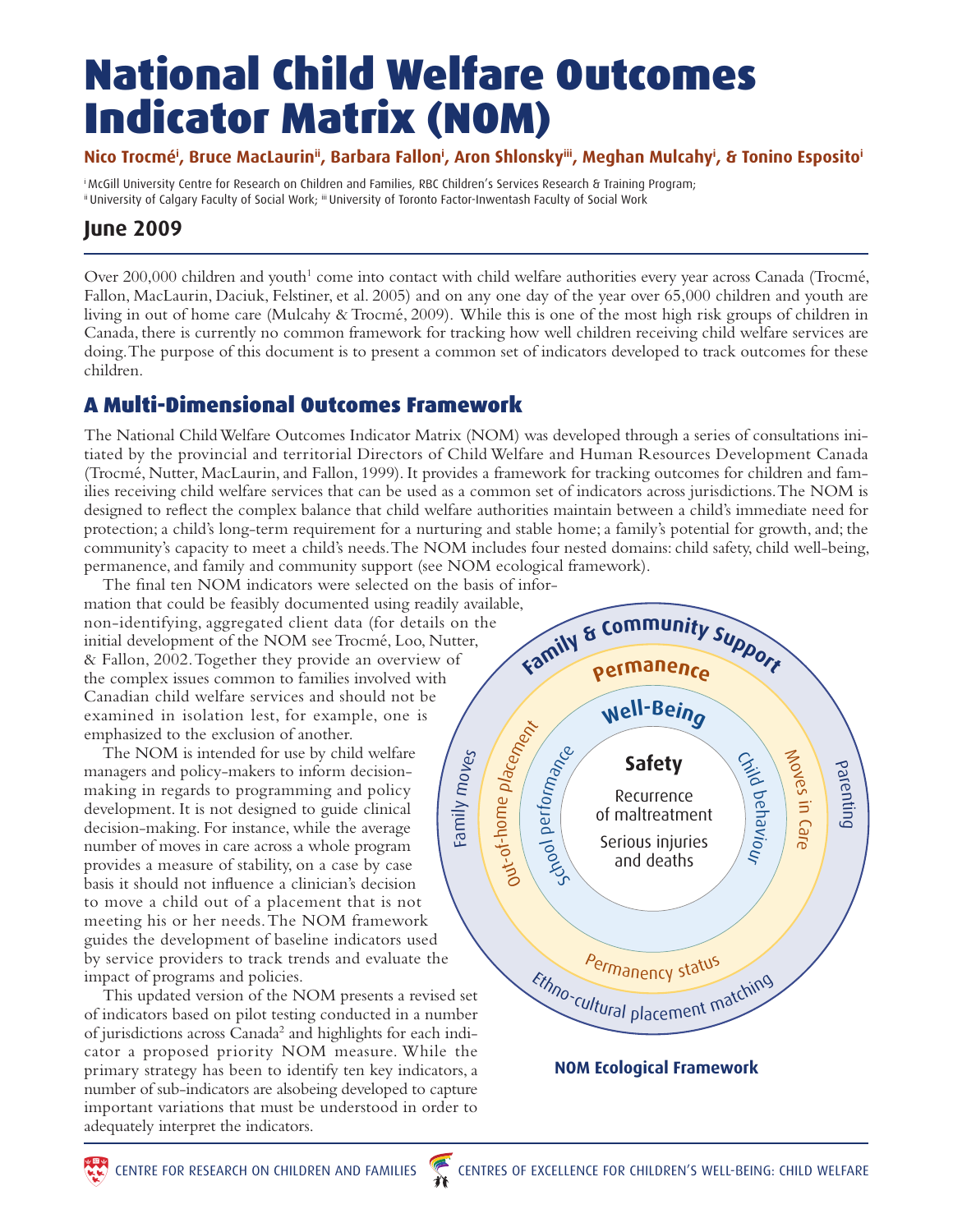#### *Recurrence of Maltreatment*

*Using case-level National Child Abuse and Neglect Data System data on 505,621 children from eight states, Fluke et al. (2008) examined individual, maltreatment, and service-related factors associated with maltreatment rereporting and substantiated rereporting and found that within 24 months 22% of children who had not been the subject of a prior investigation or assessment were rereported, and seven percent were rereported with substantiation."Younger and White and mixed race children, those with disabilities, and those whose caregivers abused alcohol were more likely to be rereported and rereported and substantiated. Service provision, including foster care placement, was associated with increased likelihood of subsequent events." (p. 76)*

*In Quebec, Helie (2005) found 8.8% of child welfare-involved children were rereported in the first 12 months of a first report and 21.6% in the four years following the first report.*

#### *Serious Injuries and Deaths*

*The 2003 cycle of the Canadian Incidence Study of Reported Child Abuse and Neglect (CIS 2003) found that 10% of victims had suffered some type of physical harm, representing an estimated 10,222 children across Canada (Trocmé, Fallon, MacLaurin, Daciuk, Felstiner, et al. 2005). Three percent of victims sustained severe enough harm to require medical care (for a break down of types of injuries see Trocmé, Lajoie, Fallon & Felstiner, 2007).*

*Canadian police services document an average of 35 children per year killed by their parents, a figure that has remained stable over the past thirty years (Trocmé et al., 2007).*

## **Safety**

#### *Recurrence of Maltreatment*

Child welfare services are doesigned first and foremost to protect children from further maltreatment. Recurrence tracks children who are rereported as a result of being revictimized after they have started receiving child welfare services.

There are a number of challenges inherent in measuring recurrence. (1) While some service providers report the proportion of investigations involving families with previous involvement, this measure over-estimates chronic situations and fails to take into consideration families who are never rereported. Recurrence is more accurately measured prospectively by tracking cases forward over a defined period of time.The NOM measure tracks cases forward for 12 months from file closing. (2) The types of reports that are counted as recurrent events range from new substantiated incidents of maltreatment to any new report including request for service. Because substantiation is not consistently tracked across information systems, the priority NOM measure includes all rereports of suspected child abuse or neglect. (3) Some studies include rereports made while a family is receiving services, while others only include reports made after the initial spell of services has been completed. Because of difficulties in consistently tracking reports made on open cases, the priority NOM measure is limited to reports made once services are completed.

**NOM** The priority NOM measure of recurrence is the proportion of children who are investigated as a result of a new allegation of abuse or neglect within one year following closure of their child welfare file.

#### *Serious Injuries and Deaths*

Situations where children are seriously injured or die while receiving child welfare services are carefully tracked and reviewed to prevent such tragedies from recurring.The interpretation of trends related to serious injuries and deaths should, however, be done with caution because these events are relatively infrequent and rates can therefore vary considerably from one year to the next.

A number of challenges arise in tracking child injuries and fatalities. Under-detection has been shown to be a problem in many instances. In tracking deaths of children receiving child welfare services, it is important to distinguish between maltreatment-related deaths and deaths of medically fragile children who are placed in child welfare care because of their special needs.While serious injuries are systematically documented in child protection case files, data on injuries are not often aggregated or analyzed at an administrative level. Finally, it should be noted that because serious injuries and deaths are relatively rare, trends need to be examined over several years before they can be considered significant.

**NOM** The priority NOM measure is the percentage of children who die while in the care of child welfare services, distinguishing between natural, accident, suicide, homicide and/or undetermined causes of death.

The physical harm codes developed for the CIS provide a simple checklist for describing the type and severity of injuries: (1) bruises, cuts, and scrapes; (2) burns/scalds; (3) broken bones (4) head trauma (5) fatality and (6) other health condition. For each type of injury the CIS measures severity according to whether the child required medical care (Trocmé, Fallon, MacLaurin, Daciuk, Felstiner, et al. 2005).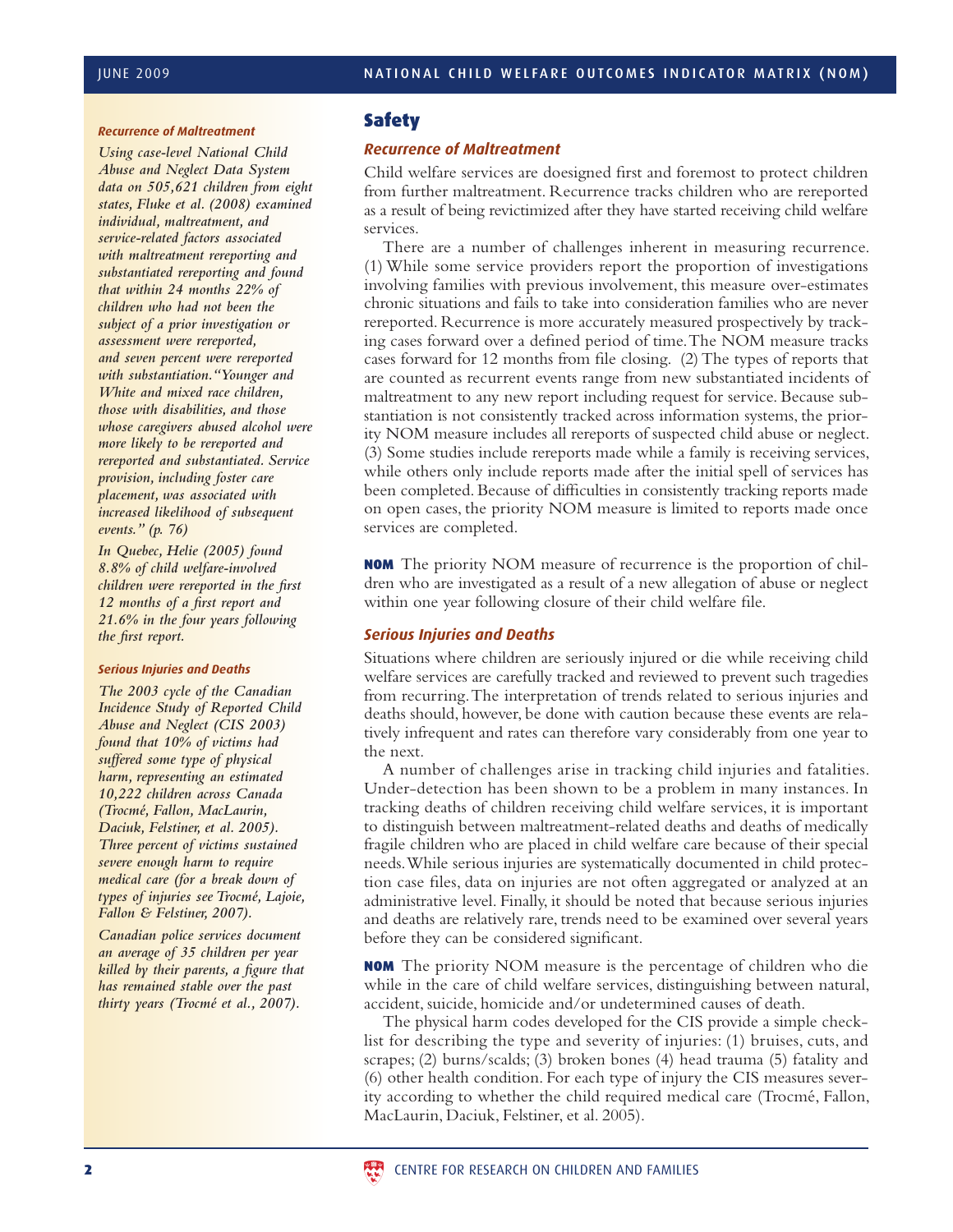## **Well-Being**

## *School Performance*

Victims of child abuse and neglect are at significant risk for developmental, cognitive, and academic delays. Helping victims of maltreatment requires not only ensuring their physical safety but also ensuring they have the opportunity to reach their full potential. How well these children perform at school is a key indicator of their well-being.

School performance is a good gauge of cognitive functioning for schoolaged children. Performance can be measured as age-to-grade ratio; achievement on standardized tests (e.g. Math and English); placement in special education classes; school attendance, and; assessed risk of failure.While test scores may more accurately measure specific skills, age to grade ratio is the most feasible information to collect for child welfare services, especially with children receiving home-based services. Graduation rates are an appropriate measure for out-of-school youth. Developmental information is not routinely available for pre-schoolers; however, consideration should be given to the inclusion of regular developmental assessments for these children.

**NOM** The priority NOM measure for school performance is the proportion of children placed in out-of-home care who are in school and in the grade appropriate for their age. For older out-of-school youth, high school completion rates or the number of completed years of schooling are recommended.

## *Child Behaviour*

Abused and neglected children are at high risk of developing emotional and behavioral problems at home, school, and in the community. Children with emotional and behavioral problems tend to spend longer periods of time in out-of-home care, experience more placement disruptions, and are less likely to be reunified with their family of origin (Keil & Price, 2006).

The emotional and behavioural problems faced by children receiving child welfare services are, however, under-diagnosed, and standardized measures of child emotional and behavioural functioning are not generally used in child welfare settings. Documenting the rates of emotional and behavioral problems, as well as referrals to and the outcome of supportive services is a priority for child welfare authorities.

**NOM** A four-stage strategy is suggested for monitoring outcomes related to child emotional and behavioural problems: (1) document the specific problems identified in children (the 2008 Canadian Incidence Study provides a relatively simple child functioning checklist with national norms<sup>3</sup>); (2) track the proportion of children with emotional and behavioural problems who are referred to specialized services; (3) document the service completion rates for these children; and (4) report on rates of improvement to the extent to which these are documented by the specialized services.

*A Canadian study reviewed all 364 cases of Shaken Baby Syndrome (SBS) reported over a 10-year period to the child protection teams of 11 tertiary care paediatric hospitals (King, MacKay, Sirnick, & The Canadian Shaken Baby Study Group, 2003). A past medical history and/or clinical evidence of previous maltreatment was noted in 220 children (60%), and 80 families (22%) had previous involvement with child welfare services. 69 children died of a result of SBS, while only 65 were "well" at discharge.*

#### *School Performance*

*A study in British Columbia examined a point-in-time sample of 3,523 school-aged children between the ages of 6 and 19 and found approximately 50% of children in care in grades 10 and 12 were behind at least one grade compared to children in the general population who had no involvement with child welfare services (Mitic & Rimer, 2002).*

*Slate and Wissow (2007) examined two waves of data on sibling pairs from the 1994-2002 National Longitudinal Study of Adolescent Health. In a sample of 2,342 children, evidence of childhood maltreatment was found to be associated with impaired academic functioning in middle and high school. More severe abuse or neglect correlated with an increased likelihood of academic delay.*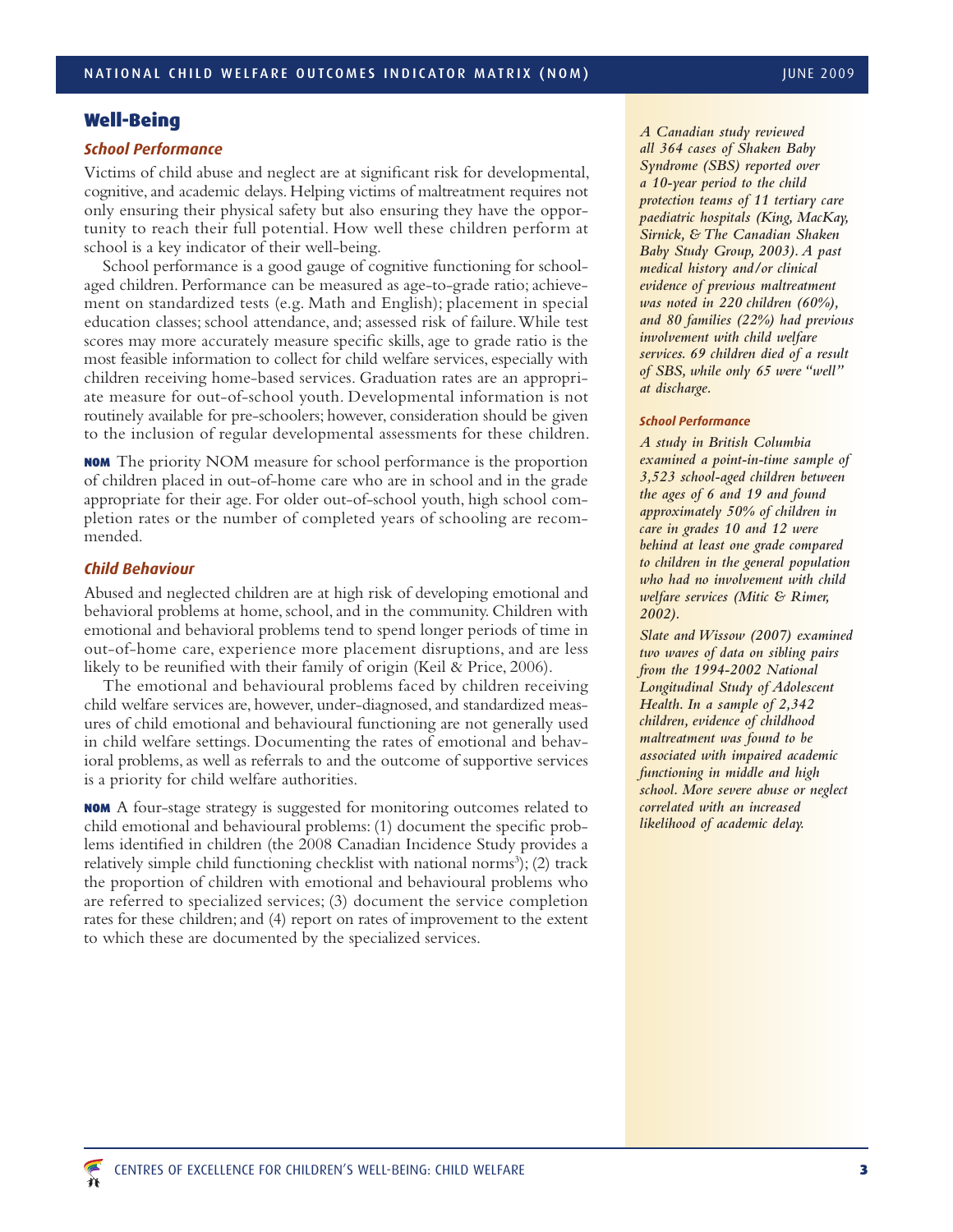#### *Child Behaviour*

*In an American study using data collected as part of the National Survey of Child and Adolescent Well-Being (NSCAW), Stahmer et al. (2005) explored domains of cognition, behavior, communication, and social and adaptive functioning in 2,813 young children investigated for abuse or neglect. They found both toddlers (41.8%) and preschoolers (68.1%) had developmental and behavioral needs significant enough to warrant early intervention, but few overall were receiving services for those issues (22.7%).*

*A second study using NSCAW data on 2,823 children followed for one year after a substantiated maltreatment report found that although 42.4% had clinically significant emotional or behavioral problems, only 28.3% received specialty mental health services (Hurlburt et al., 2004).*

*In an Ontario study (Burge, 2007) of a random sample of 429 children who were permanent wards, the prevalence rate of mental disorders was 31.7%.*

#### *Out-of-Home Placement*

*An Illinois study of over 10,000 child welfare investigations found that placement rates increase as a function of the time a case is kept open. At one month after referral, 7% of children had been placed compared to 21% within one year of the initial referral (Schuerman et al., 1994).*

*Analysis of data from the multistate foster care data archive in the U.S. revealed that young children, especially infants, face the highest risk of placement with, on average, twice the rate reported for older children (Wulczyn et al., 2002).*

*According to the 2003 estimates from the CIS, eight percent of victims of maltreatment were placed in out-of-home care during the first six to eight weeks of contact with child welfare authorities (Trocmé, Fallon, MacLaurin, Daciuk, Felstiner, et al. 2005).*

### **Permanence**

#### *Out-of-Home Placement*

Legislation in every province and territory requires that children be served whenever possible in their own home. However, out-of-home placement may be required when leaving children at home poses significant risk, or when placement can give families needed respite.While placement is not an inherently negative outcome on an individual basis — indeed for some children it may be the only feasible option — on an aggregate basis, high rates of placement indicate a lack of effective home-based service options or unacceptable living conditions that should be addressed as a priority over removal.As a broader community health indicator, the incidence of out-ofhome placement is an important gauge of the overall well-being of children in a community.

Most jurisdictions report on the number of children in out-of-home care at year end; a method of tracking placements that undercounts the experience of most children who come into care for relatively short periods of time. Placement rates are best understood in terms of a "case-flow" calculation that follows children's trajectories through the child welfare system. See "Methodological Considerations" for a more in-depth discussion.

**NOM** The priority NOM measure tracks the percentage of children who had at least one investigation begin in the fiscal year who were placed in out-of-home care within 12 months from the start of the first investigation. In order to exclude respite care and emergency placements, placements lasting less than 72 hours are not counted.

#### *Moves in Care*

A stable placement experience can assist children in out-of-home care to develop and maintain family, peer, and community relationships while separated from their families.While some placement changes may be beneficial, multiple and unplanned placements have been associated with negative outcomes for children, including increased behaviour problems and poor academic performance (Barth et al., 2007; Price et al., 2008; Unrau et al., 2008).

One of the challenges in tracking moves is deciding how to distinguish temporary absences such as home visits, respite, or hospital admissions from changes in out-of-home placement. Given the significant jurisdictional differences in the documentation of moves, excluding placements shorter than 72 hours is the best proxy measure of a "significant" move. Additionally, temporary absences are distinguished from significant moves by considering whether the original placement was kept open during the absence.

**NOM** The priority NOM indicator tracks the number of placement changes experienced by children placed in out-of-home care during the fiscal year. Placements shorter than 72 hours are excluded from this measure, as are initial placements, initial returns home, and planned respite.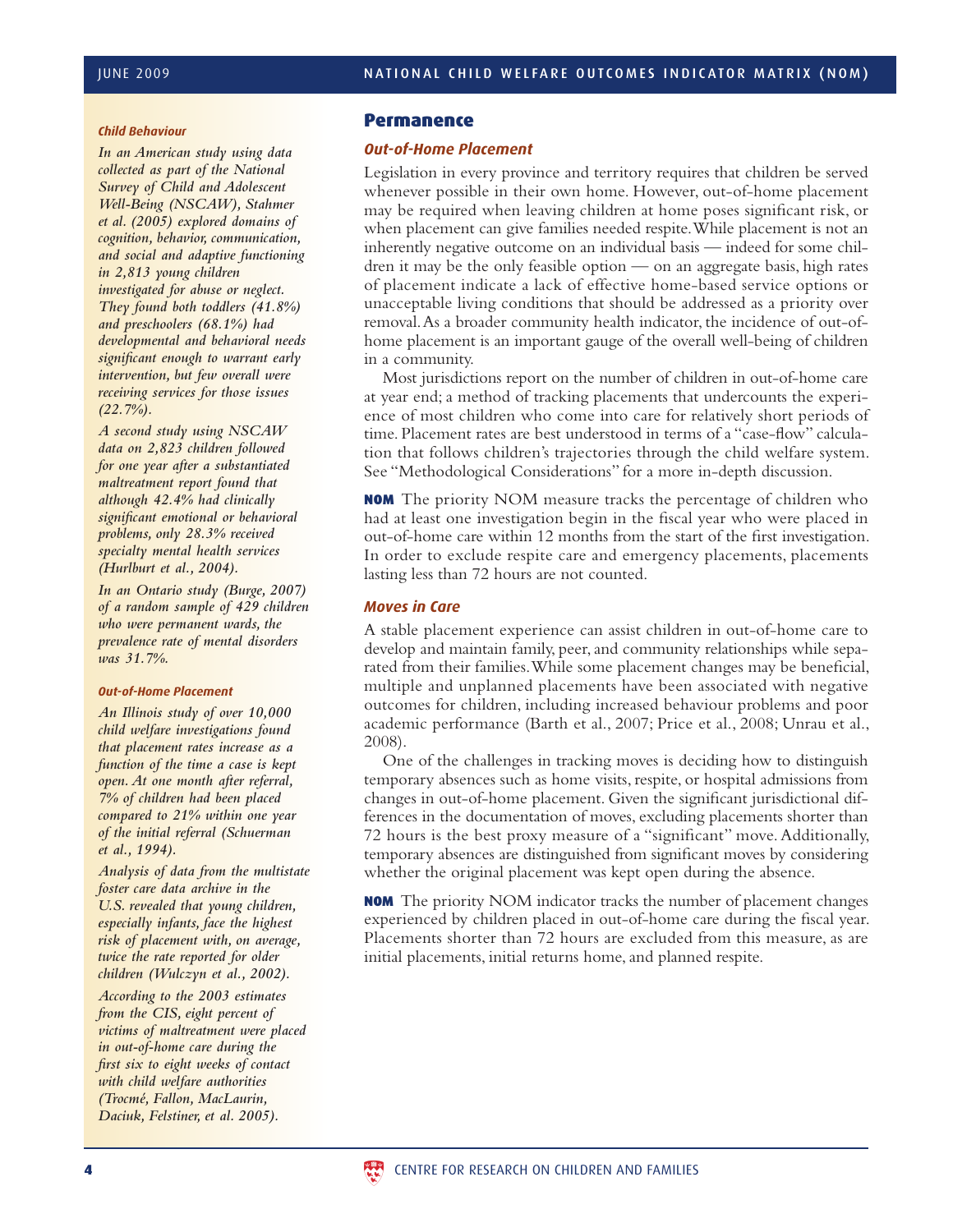#### *Permanency Status*

Lasting reunification with family is the primary goal for most children placed in out-of-home care, and a majority of children will return home within less than a year of their initial placement. However, for some children reunification is not possible and stable alternatives such as permanent foster care, kinship care, and adoption must be pursued. Many jurisdictions across Canada have established timelines (24 months for older children, 12- 18 months for younger) by which a child must be reunified with their family or placed permanently in another home. Providing children with permanency in placement promotes healthy development and encourages continuity in relationships and a sense of community and identity.

The primary challenge in measuring time in temporary care lies in determining when a situation becomes truly permanent, given that any planned permanent placement or reunification can always break down. In fact, the actual permanence of a placement can only be completely established once a youth has reached majority. Since a growing number of jurisdictions have set timeframes for leaving children in temporary care, the NOM measure tracks placed children forward for up to three years, assessing the relative permanence of reunification or placement at the three-year point.

**NOM** The NOM measure of permanency status counts cumulative days in care until a child is reunified, permanently placed with kin, adopted, emancipated, or placed in a permanent foster home. Permanency status is tracked forward from a child's initial placement for up to 36 months, at which point permanence is not considered to have been achieved.

## **Family and Community Support**

#### *Family Moves*

Frequent moves in residence are a source of significant stress for families receiving child welfare services. Housing instability is caused by a range of factors, including lack of affordable, good quality housing; employment changes; lifestyle, and: other family crises (Courtney, McMurtry, & Zinn, 2004; Crowley, 2003). Frequent moves can result in the loss of peer and social support networks for parents. For children, changes in residence and associated school changes may adversely affect their well-being, academic achievement and ability to form supportive social networks. Sudden or unplanned moves pose a particular risk of emotional or psychological harm. When housing instability is accompanied by additional risk factors such as poverty or maltreatment the cumulative impact on the health and wellbeing of children may be especially detrimental (Gewirtz, Hart-Shegos, & Medhanie, 2008). Children in families experiencing housing problems have been reported to be at increased risk of child welfare involvement and outof-home placement (Courtney et al., 2004; Gewirtz et al., 2008).

Moves and changes of addresses are systematically recorded by child welfare services.Although data on previous addresses are often deleted from updated child welfare files, retaining this information would enable tracking this important indicator of family stability. Changes in postal code could be used to approximate the distance between old and new addresses, an indicator of the likely social disruption accompanying moves.

**NOM** The primary NOM housing indicator is the percentage of families receiving services during a fiscal year that move at least once during that period. Family is defined as the home in which the child was living when the case was opened for child welfare services and moves are designated by changes in address.

#### *Moves in Care*

*Oosterman et al. (2007) examined risk and protective factors associated with placement breakdown across 26 studies of 20,650 children in foster families and found older age, previous placements, and behaviour problems predictive of placement breakdown.*

*A four year longitudinal study of 717 children who entered foster care in Saskatchewan found that 71% of children experienced only one out-of-home placement.The average number of moves for children who experienced more than one out-ofhome placement was 2.3 and only 10% of these had more than four placements (Rosenbluth, 1995).*

*A study exploring the placement experiences of 729 children included in the NSCAW found that although half of the children achieved placement stability within 45 days of initial placement, nearly one third (28%) did not experience a stable placement during the 18 months of study (Rubin, O'Reilly, Luan, & Localio, 2007). Results revealed that placement instability significantly increased the risk of behaviour problems in children.*

#### *Permanency Status*

*Connell et al. (2006) conducted a five year longitudinal study in Rhode Island of 5,909 children following their entry into foster care to examine characteristics associated with the timing of reunification, adoption, and running away from care. Results indicated that reunification occurred almost immediately upon entry to care and generally decreased over time, while risk for adoption was initially low and began to escalate at about the nine-month mark. Run-away rates remained stable. Almost half (49%) of the children returned to their family within the period of study, while 8.6% were adopted, 4.4% were run-aways and 3.3% were placed with relatives.*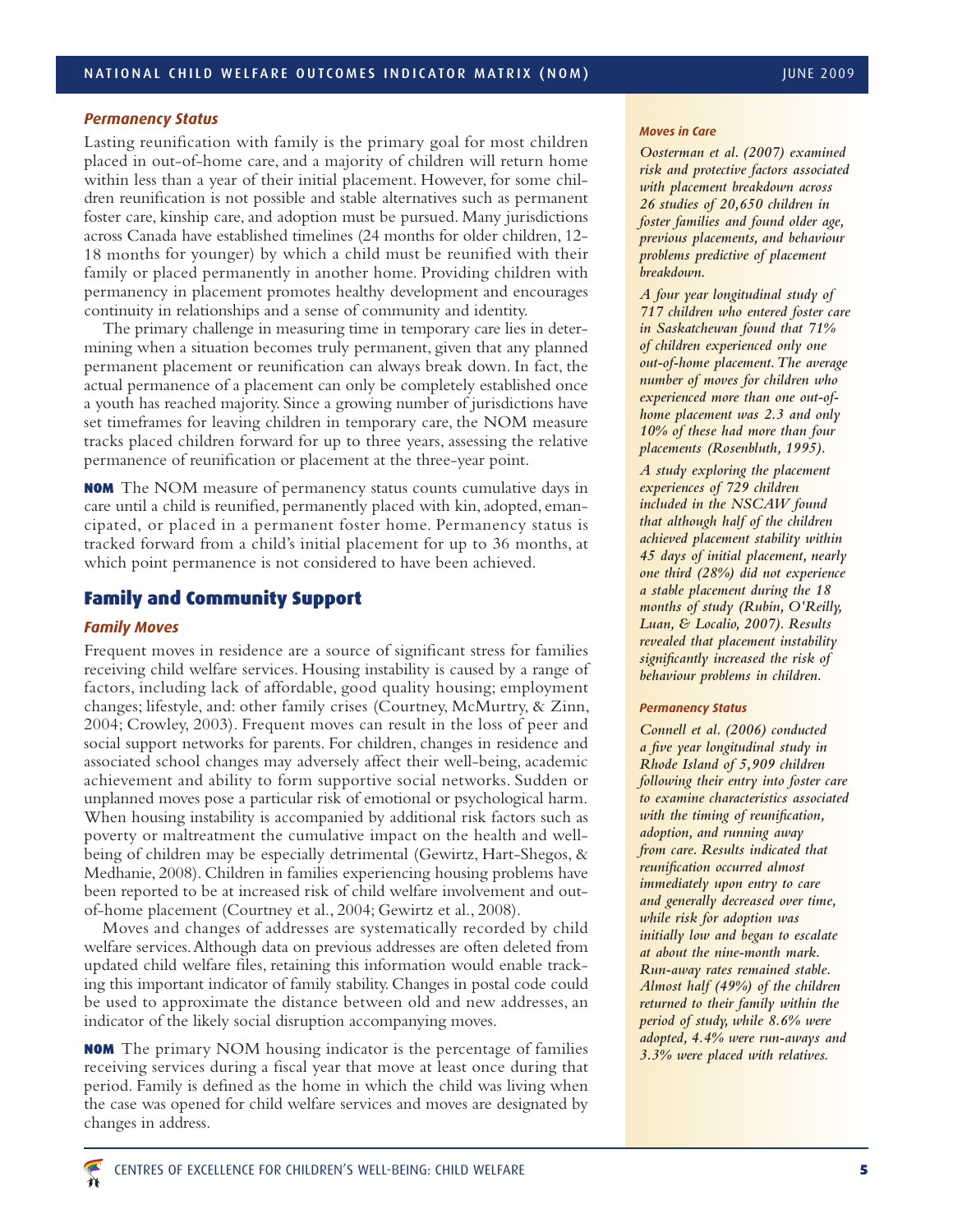*The Adoption and Foster Care Analysis and Reporting System (AFCARS) collects information on all children in foster care in the United States. A recent AFCARS report indicated that almost half (49%) of the 510,000 children in foster care on September 30, 2006 had a case goal of reunification, while 23% had a goal of adoption (USHHS, 2008). Of the 289,000 children exiting foster care in 2006, 53% were reunified, 17% were adopted, 11% were placed with relatives and 9% emancipated. The average length of foster care placement children was 20.9 months.*

#### *Family Moves*

*In a study in Wisconsin comparing 480 families receiving in-home child welfare services to 494 families with children placed in out-of-home care, Courtney et al. (2004) reported that "parents whose children have been removed were almost twice as likely as parents receiving in-home safety services to have been evicted, almost twice as likely to have been doubled up in housing with family or friends, and nearly three times as likely to have been homeless" (p. 404).*

*The results of the CIS (2003) indicate that close to a third of families substantiated for abuse or neglect moved at least once in the year prior to being reported, and 11% moved twice or more (Trocmé, Fallon, MacLaurin, Daciuk, Felstiner, et al. 2005).*

#### *Parenting*

*The CIS (2003) documented caregiver functioning issues and reported that in 79% of cases of substantiated maltreatment involving 4,398 female caregivers, at least one functioning issue was identified, including being victims of domestic violence (51%), lack of social supports (40%), and mental health issues (27%). For the 2,324 male caregivers at least one functioning concern was noted in 72% of cases, with lack of social supports (33%), alcohol abuse (30%), mental health issues (18%), and drug or solvent abuse (17%) noted the most often.*

### *Parenting*

The quality of parenting is a significant concern in many cases of child abuse and neglect. Most children involved with child welfare will not be placed in foster care, while others will be reunited with their families after a relatively brief out-of-home placement. For these families, the provision of timely and appropriate services is essential for redressing the problems experienced by parents. Improvement in parent functioning is associated with a reduced risk of recurrent maltreatment as well as better long-term outcomes for children (Barth et al., 2005; Casanueva, Martin, Runyan, Barth, & Bradley, 2008).

**NOM** Because standardized measures of parenting are not routinely used by most child welfare service providers, the strategy being developed for the NOM focuses on tracking parenting problems.A four-stage strategy is suggested: (1) document the specific problems facing parents (the 2008 Canadian Incidence Study provides a relatively simple parent risk checklist with national norms<sup>4</sup>); (2) track the proportion of parents with problems who are referred to specialized services; (3) track service completion rates for these parents; and (4) report on rates of improvement, to the extent to which these are documented by the specialized services.

## *Ethno-Cultural Placement Matching*

When children must be removed from their biological families, child welfare services attempt to place them as much as possible within their community; this includes extended family, individuals emotionally connected to the child, or a family of a similar religious or ethno-cultural background. For Aboriginal children, this preference is specifically stated in most provincial and territorial statutes. Implementing this policy can be a challenge, especially when such placements are not available. Difficulties in finding matched placements may not only lead to more disruptive experiences for placed children, but they are also indicative of difficulties in recruiting foster families and of limited engagement with the children's own communities (Higgins et al., 2005; Rubin et al., 2008).

Child welfare agencies serving other significant ethno-cultural or faith communities may, in a similar fashion, define groups for whom similar placement matching issues arise. Categorizations should be kept simple enough to support meaningful data collection and should be developed in consultation with the specific communities.

**NOM** Given that placement matching for Aboriginal children is legislated in most jurisdictions, the priority NOM measure tracks the proportion of placed Aboriginal children in homes where at least one of the caregivers is Aboriginal.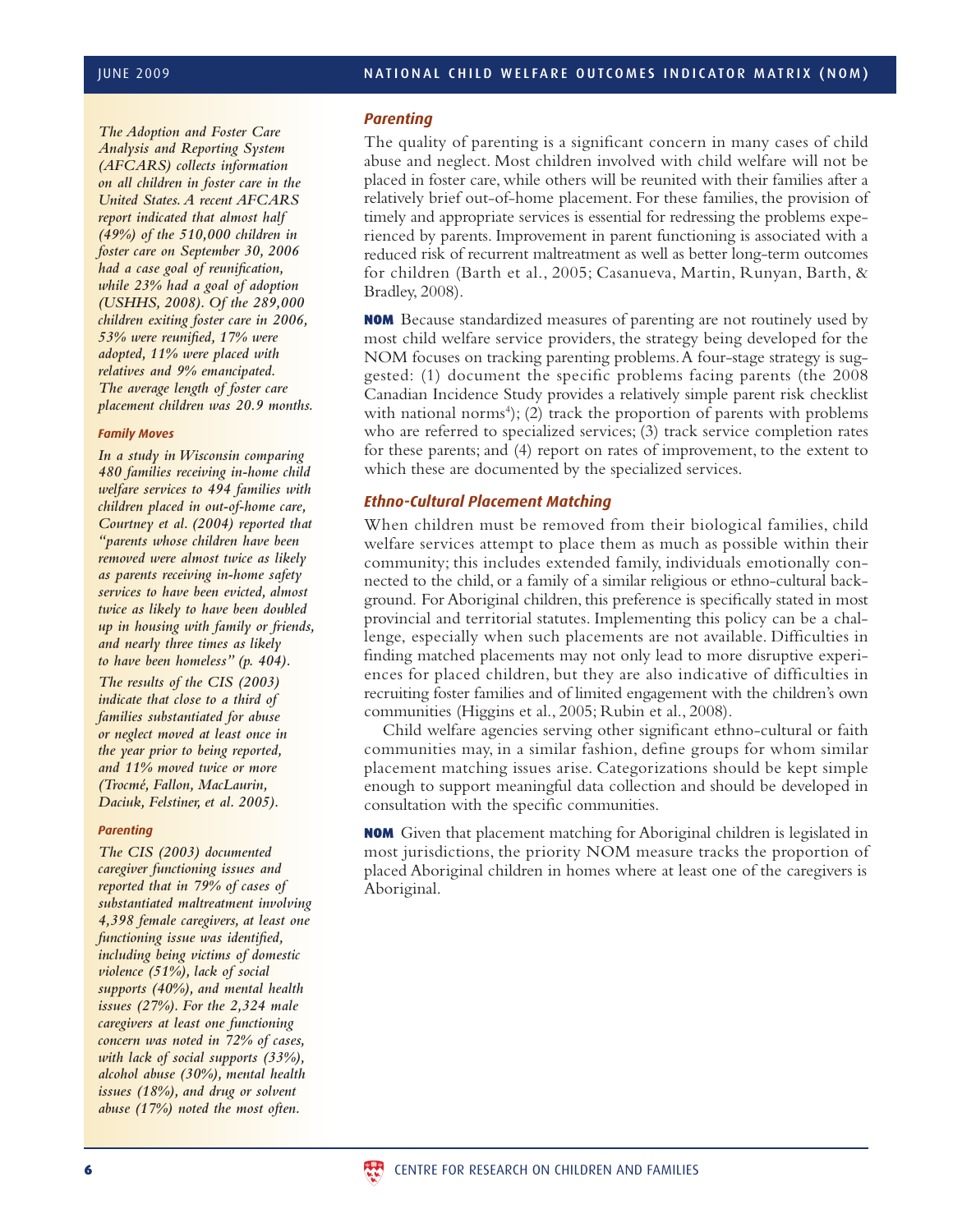## **Methodological Considerations**

#### *Moving From Management to Client Centered Information Systems*

Canadian child welfare information systems are primarily designed as Management Information Systems (MIS) directed towards financial accounting.The most commonly reported service statistics are the number of case openings per year and the number of children in out-of-home care at year end, statistics that provide limited information about service patterns. A case opened and closed three times during the year is indistinguishable from three cases each opened and closed once. Neither the proportion of cases reopened nor the proportion of children investigated and subsequently placed in out-of-home care are derivable from such statistics.To further complicate matters, many jurisdictions maintain separate data-bases for children in the community and children in out-of-home care.Answering questions about service patterns requires special studies because MIS do not contain information linking service events to individual children.A Child Tracking System (CTS) links each service event to the child(ren) and family(ies) served by that event.Thus the path of each child and family within the service system is recorded.This allows accurate reporting of statistics such as the proportion of investigated children admitted to care and the average number of placement changes. A CTS can be distinguished from MIS by the fact that it can report child and family specific case-flow information. Case-flow information is necessary for reporting child and family outcomes that track changes over time (Courntey, Needell, & Wulczyn, 2004).

## *Direct and Proxy Outcome Measures*

Standardized observational and self-report instruments are the most accurate and comprehensive method for measuring outcomes.While such measures provide useful information for clinical and research purposes, they are lengthy to complete and are not easily interpreted as aggregate measures. In addition, self-report measures are not designed to be used in potentially adversarial child protection contexts.There is also a risk of measurement bias if these instruments are first introduced as performance measures rather than as tools to assist in clinical assessments. Case events, such as adoption, grade completion, and address changes can be used as proxy outcome measures. These systems-based indicators are salient and easy to collect; however, the extent to which they truly reflect child outcomes must be carefully analyzed. Interpretation requires examination of the rationale for linking case events to specific outcomes and consideration of confounding events. A decrease in the proportion of children in age-appropriate grades could just as well indicate lower academic functioning as it could reflect changes in grading policies or the introduction of standardized tests.

#### *Incremental Strategy*

The NOM is proposed as a first step in an incremental process of developing meaningful, valid, and reliable outcome measures for child welfare.The ten selected outcome indicators rely primarily on case events as proxy indicators of outcomes.As the clinical use of standardized measures develops it will be possible to replace these proxy indicators with more sophisticated measures. Until then, the NOM provides a theoretically grounded ecological framework which relies on improvements to the structure of information systems rather that the introduction of new instruments.This strategy respects the feedback rule for developing effective information systems: provide those who collect information with relevant aggregated analyses based on their data before making new information requests.

*Using baseline and 18 month NSCAW data on 3,425 child welfare-involved children Libby et al. (2007) compared American Indian (AI) parents to White, Black, and Hispanic parents on mental health and substance abuse problems and access to treatment. Overall, an unmet need for mental health and substance abuse treatment characterized all parents in the study. AI parents fared the worst in obtaining mental health treatment, but were referred to substance abuse programs at nearly double the rate of other groups despite being assessed as having lower than average problems with substance abuse. Parents of children at home and of older children were less likely to access mental health or substance abuse treatment.*

#### *Ethno-Cultural Placement Matching*

*Although Aboriginal children represent only 5% of the child population in Canada, they comprise 38% of children in care (Sinha,Trocmé, Blackstock, MacLaurin, & Fallon, 2008).*

*In 2007-2008 in Alberta, 38.5 % of Aboriginal children in foster or kinship care were placed with Aboriginal families (Alberta Children's Services, 2008).*

*A recent qualitative study examined factors related to the recruitment, retention, and support of Indigenous Australian foster carers (Higgins, Bromfield, & Richardson, 2005). Results from interviews and focus groups with service providers, foster carers, and children in care reported "word of mouth" as a best practice example for the recruitment of Indigenous foster carers and suggested recruiting should be conducted by Indigenous people. The study revealed that once recruited Indigenous carers tended to remain involved with child welfare and linked this to a strong cultural commitment to family and community.*